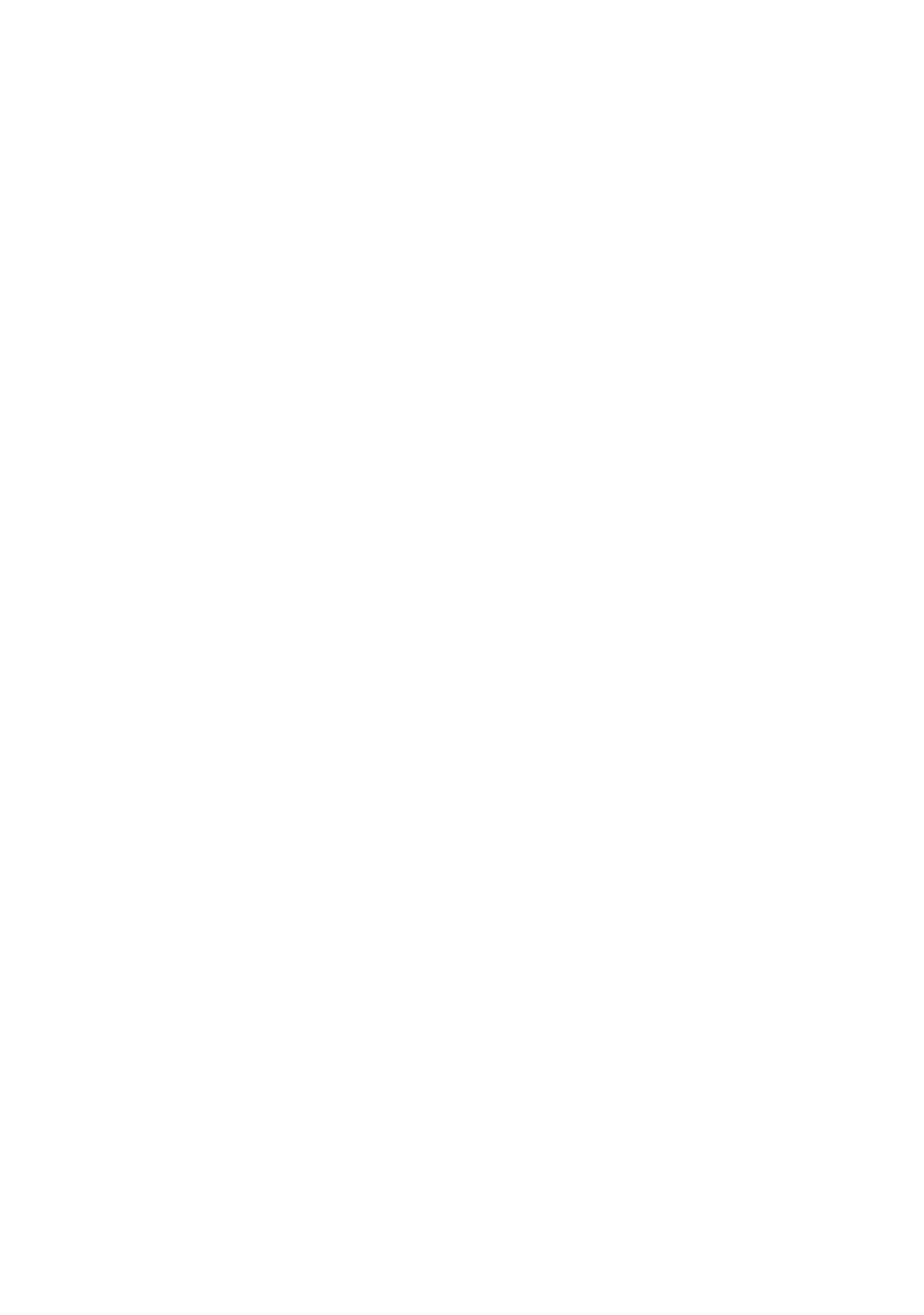# 14 (2 /2015)

# THE POLISH JOURNAL OF THE ARTS AND CULTURE

POD REDAKCJĄ MAŁGORZATY KNIAŹ I PAULINY NIECHCIAŁ

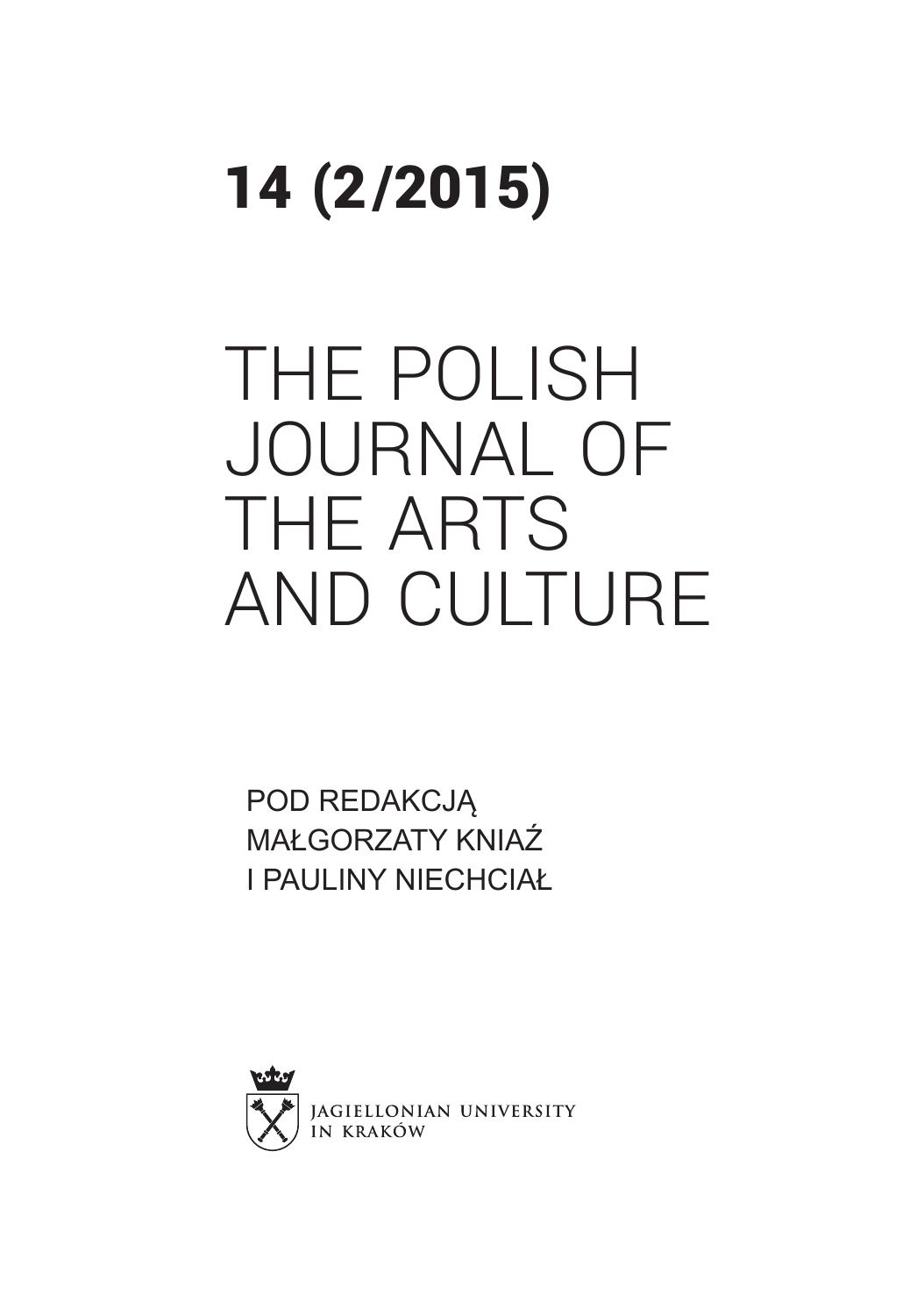The Polish Journal of the Arts and Culture Series of "The Polish Journal of Aesthetics" www.pjac.uj.edu.pl

Centre for Comparative Studies of Civilisations Jagiellonian University Grodzka 52 Street, 2nd floor, 31-044 Krakow www.psc.uj.edu.pl

Advisory Board: Marta Kudelska (President of Advisory Board, UJ), Ignacy S. Fiut (AGH), Joanna Jurewicz (UW), Akiko Kasuya (Kyoto City University of Arts), Janusz Krupiński (UP), Piotr Mróz (UJ), Krzysztof Pawłowski (Ignatianum), Mauro Perani (Università di Bologna), Paweł Sajdek (KUL), Beata Szymańska (UJ), Kiyomitsu Yui (Kobe University), Anna I. Wójcik (UJ)

Editor-in-Chief: Agata Świerzowska

Editorial Board: Bożena Prochwicz-Studnicka (Deputy Editor), Agnieszka Kowalska (Secretary), Marcin Lubecki, Paulina Tendera

Co-publisher: Wydawnictwo Nowa Strona – Katarzyna Migdał Łagodna 85/26 Street, 43-300 Bielsko-Biała

Proofreading: Steve Jones, Marcin Lubecki, Katarzyna Migdał

Editorial Layout, Typesetting and Cover Design: Wydawnictwo Nowa Strona

© Copyright by The Polish Journal of the Arts and Culture Kraków 2015 All rights reserved First Edition: 100 copies

e-ISSN 2353-723X p-ISSN 1643-1243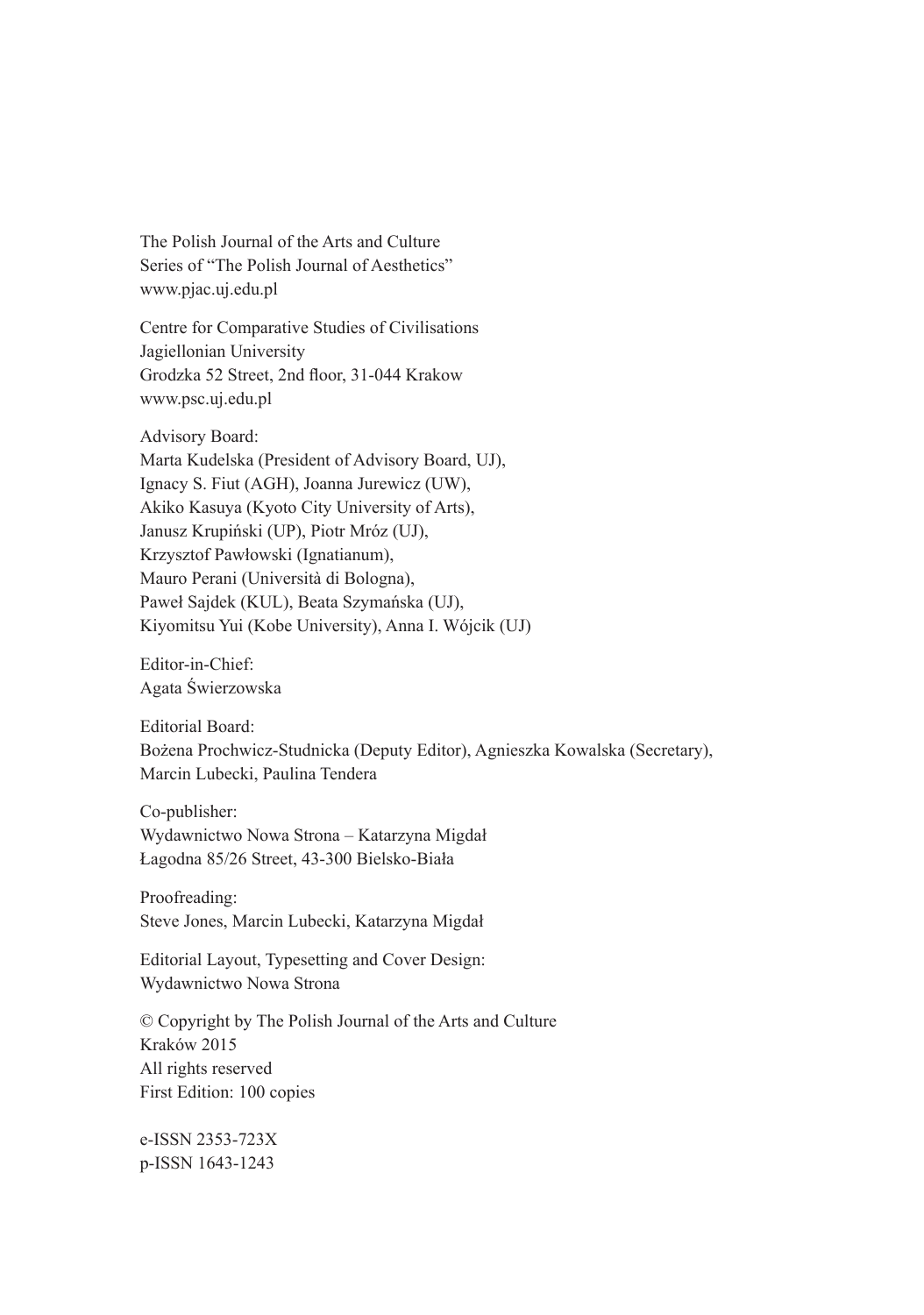### **CONTENTS**

#### **Articles**

| Beata Anton                                                                     |     |
|---------------------------------------------------------------------------------|-----|
| The Power of the Word in the Maya Epic <i>Popol Vuh</i>                         | 7   |
| Jagoda Czarnotta                                                                |     |
| Sri Lanka – Buddhist Fundamentalism as One Cause of Genocide                    | 23  |
| Agnieszka Erdt                                                                  |     |
|                                                                                 | 41  |
| Dorota Kamińska-Jones                                                           |     |
| Aesthetics in the Services of Colonialism.                                      | 63  |
| Jan Bazyli Klakla                                                               |     |
| The Attitudes Towards the Customary Law<br>Within Roma Groups in Central Europe | 83  |
| Mateusz M. Kłagisz                                                              |     |
| Visual Propaganda in the Democratic Republic of Afghanistan -                   | 101 |
| Alicja Rybkowska                                                                |     |
| The Art of Making War and Art as a War                                          | 123 |
| Magdalena Rydzewska, Victoria Reeves                                            |     |
| What Is the Cause of Happiness?                                                 |     |
| Psychological Theories and the Buddhist View                                    | 135 |
| Agnieszka Słomian                                                               |     |
| A Woman's Role in the Wedding Rites of Kazakhstan                               |     |
|                                                                                 | 153 |